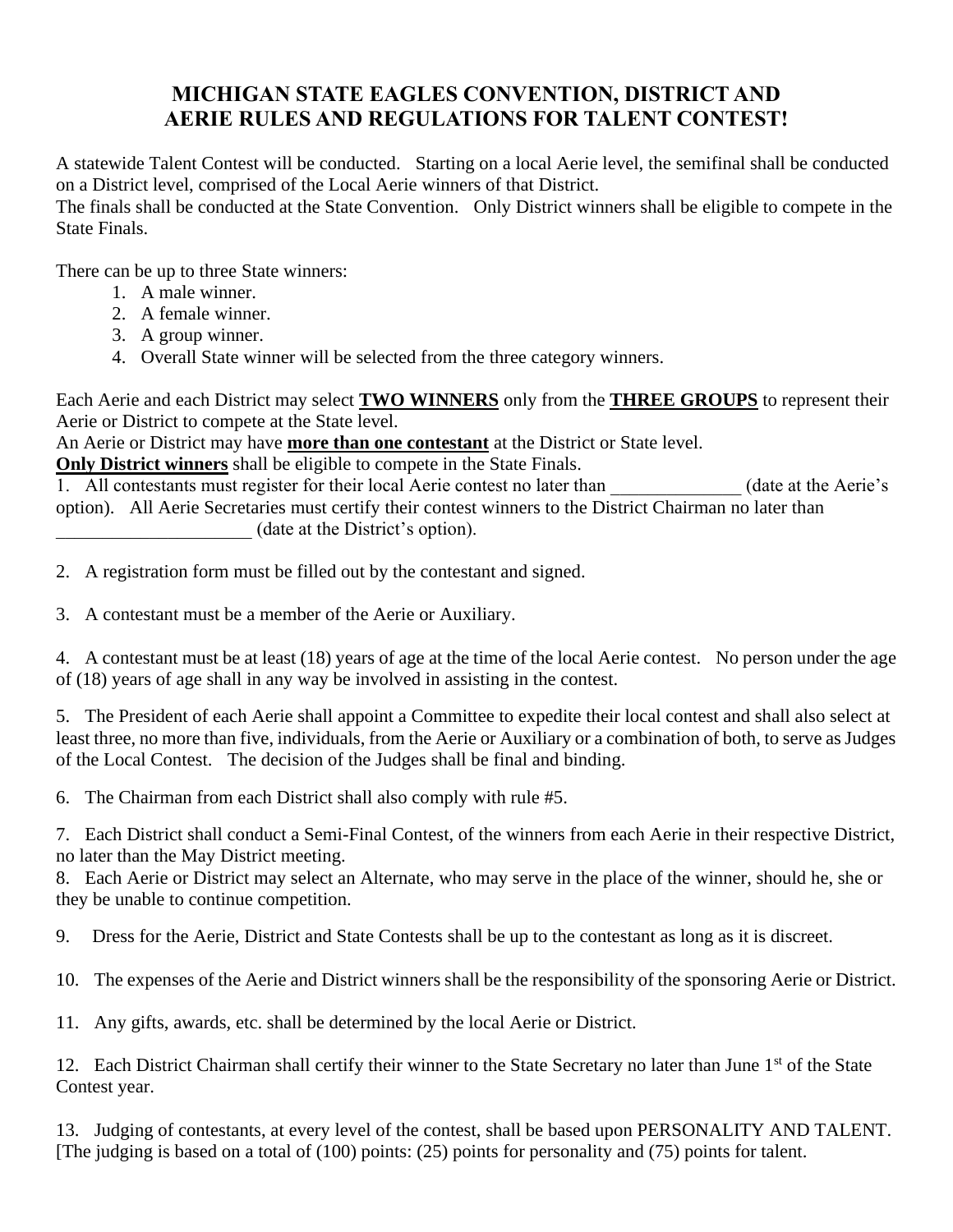14. At each level of the contest, the contestant may, if he, she or they so desire, have a few minutes to sing, talk or perform some act that may aid the Judges in determining a winner.

15. There will be **NO TIES.** If the Judges provide a tie vote for the winner of a contest, they shall reconvene and select a winner from the contestants that have the tied vote.

16. The Judges, at the State level, will be selected from Past State Presidents.

17. All contestants for the State Finals **MUST** meet with the State Chairman at 12:00 (noon) on the day of the State Competition, at the Men's Headquarters.

18. Each contestant, at the State Competition, must furnish all or any equipment needed for his, her or their talent competition, such as CD's, flash drives, records, props, etc., and someone to operate them. A house PA system will be provided.

Accepted and approved by the Michigan State Executive Board Submitted by:

Severin Jean –P.W.P. Chairman of the Michigan State Talent Contest 1120 Matthaei Ct. Mason, Michigan 48854 Home Phone (517) 906-6355 Cell Phone (517) 898-6508

\_\_\_\_\_\_\_\_\_\_\_\_\_\_\_\_\_\_\_\_\_\_\_\_\_\_\_\_\_\_\_\_\_\_\_\_\_\_\_

S. K. (Digger) Grendys P.W.P. – Co-Chairman MI ST. Talent Contest Home Phone (517) 321-5501 Patrick Pockrandt PWP – Co-Chairman MI ST. Talent Contest Fred Covey - Co-Chairman MI ST. Talent Contest

(Revised 12-22-22)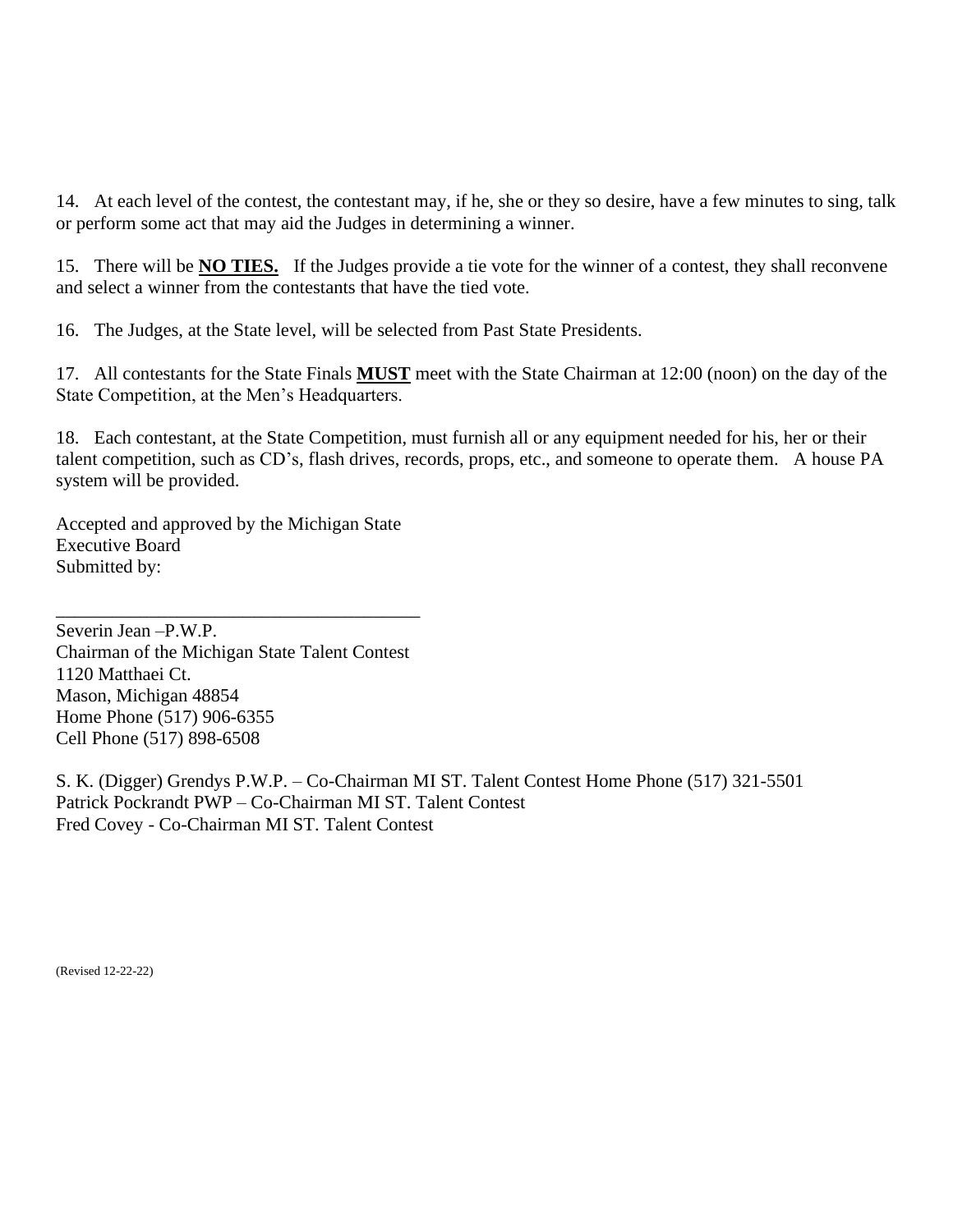## **JUDGES SCORE SHEET**

|  | Name: Cathy Koerber - District 4 / Montrose 4090                                  | Category: Female |
|--|-----------------------------------------------------------------------------------|------------------|
|  | PERSONALITY: ___________TALENT:____________TOTAL POINTS:____________              |                  |
|  | Name: Deborah Walker - District 5 / Mayville 4099 Category: Female                |                  |
|  | PERSONALITY: ___________TALENT:____________TOTAL POINTS:____________              |                  |
|  | Name: Michael Santarelli - District 3 / Mt. Clemens 1269 Category: Male           |                  |
|  | PERSONALITY: ___________TALENT: ____________TOTAL POINTS: _______________________ |                  |
|  | Name: David Weider-District 4 / Flint 629                                         | Category: Male   |
|  | PERSONALITY: ___________TALENT: ____________TOTAL POINTS: _______________________ |                  |
|  | Name: Cheryl Wilmot & Charles March - District 4 / Flint 629 Category: Group      |                  |
|  | PERSONALITY: TALENT: TOTAL POINTS:                                                |                  |
|  | Name: Rodger & Amy Coddington - District 3 / Union Royal Oak 2092 Category: Group |                  |
|  | PERSONALITY: ___________TALENT: ____________TOTAL POINTS:                         | $\overline{a}$   |

The judging is based on a total of (100) points: (25) points for personality and (75) points for talent. **There can be no ties!** The Judges must determine a winner for each of the following categories, if there are contestants in each of them.

- 1. A MALE WINNER: \_\_\_\_\_\_\_\_\_\_\_\_\_\_\_\_\_\_\_\_\_\_\_\_\_\_\_\_\_\_\_\_\_\_\_\_\_\_\_\_\_\_\_\_\_\_\_ 2. A FEMALE WINNER: \_\_\_\_\_\_\_\_\_\_\_\_\_\_\_\_\_\_\_\_\_\_\_\_\_\_\_\_\_\_\_\_\_\_\_\_\_\_\_\_\_\_\_\_\_
- 
- 3. A GROUP WINNER: \_\_\_\_\_\_\_\_\_\_\_\_\_\_\_\_\_\_\_\_\_\_\_\_\_\_\_\_\_\_\_\_\_\_\_\_\_\_\_\_\_\_\_\_\_\_ 4. AN OVERALL WINNER: \_\_\_\_\_\_\_\_\_\_\_\_\_\_\_\_\_\_\_\_\_\_\_\_\_\_\_\_\_\_\_\_\_\_\_\_\_\_\_\_\_\_